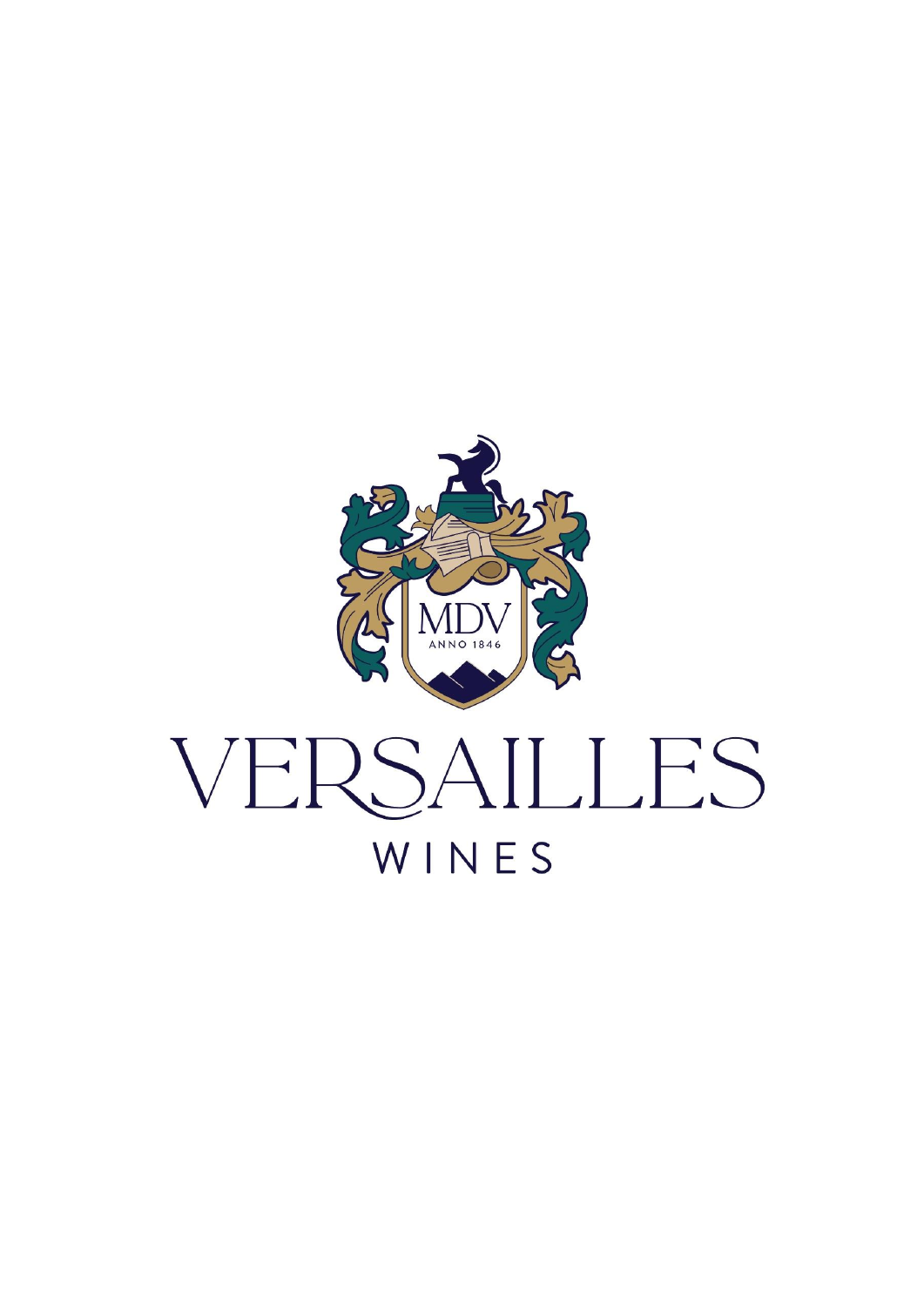## VERSAILLES WINES (CC): TERMS AND CONDITIONS

# PLEASE NOTE: By using this Website, you are indicating your acceptance to be bound by the terms and conditions set out herein, which may be amended from time to time.

## Introduction

Welcome to the Versailles Wines (CC) website. The Website is provided and maintained by Versailles Wines (CC) and its affiliated companies ("Hawekwa Bottelering, CA Filtration, Boland Finansiering, Versailles Beleggings Trust") for public use and information. Use of this Website and any sale and/or purchase of Versailles Wines products shall at all times be subject to these terms and conditions of use. By accessing and using this Website, and placing orders through this Website, you consent to these terms and conditions of use. These terms and conditions of use may be changed in the future without further notice. Your continued use of this Website constitutes your acceptance of any such amended and/or new terms and conditions. The Website incorporates the Versailles Wines online shopping website or platform. Unless the context indicates otherwise, references to the Website are deemed to include the Versailles Wines online shopping Website. Purchases made from the Website are subject to these terms and conditions, to the exclusion of all other terms. By shopping or browsing on this Website, you acknowledge that you have read, understood and agree to be bound by these terms and conditions, and the other policies displayed on this Website.

## Privacy

Versailles Wines is committed to protecting your rights of privacy and will not use or disclose any legally privileged personal information to third parties other than as set out in Versailles Wines' Privacy Policy. You are referred to the Privacy Policy (POPI Act) for the detail of Versailles Wines' policy in this regard. Please note that Versailles Wines may use your e-mail address submitted in connection with your messages or communications and other contact information which was submitted by you in order to communicate with you, for executing transactions and for billing purposes. We may send you information, special offers and advertising by e-mail. If you do not wish to receive such information, you may unsubscribe from this service. You do not have to provide us with your personal information to access and use this Website. The online shopping facility provided through this Website will, however, require registration and the provision of certain personal information. Any communication or material transmitted to the Website by electronic mail will be treated as non-confidential and non-proprietary by Versailles Wines. Any communication sent by Versailles Wines through means provided by this Website must be treated as confidential and intended solely for use by the recipient.

# Terms and Conditions of Use

### Sale of Liquor

To the extent that this Website may market, promote and advertise the sale of liquor products, it is not intended for use by persons under the age of 18 (eighteen) years. If you are under the age of 18 (eighteen) years, you may not access and/or use this Website. No liquor products will be sold to anyone under the age of 18 (eighteen) years. Should you wish to purchase any liquor products on the Website, you will be required to confirm that you are over the age of 18 (eighteen) years, and in addition, any person receiving delivery of such wine products may be required to show identification proving that he or she is of the applicable legal age.

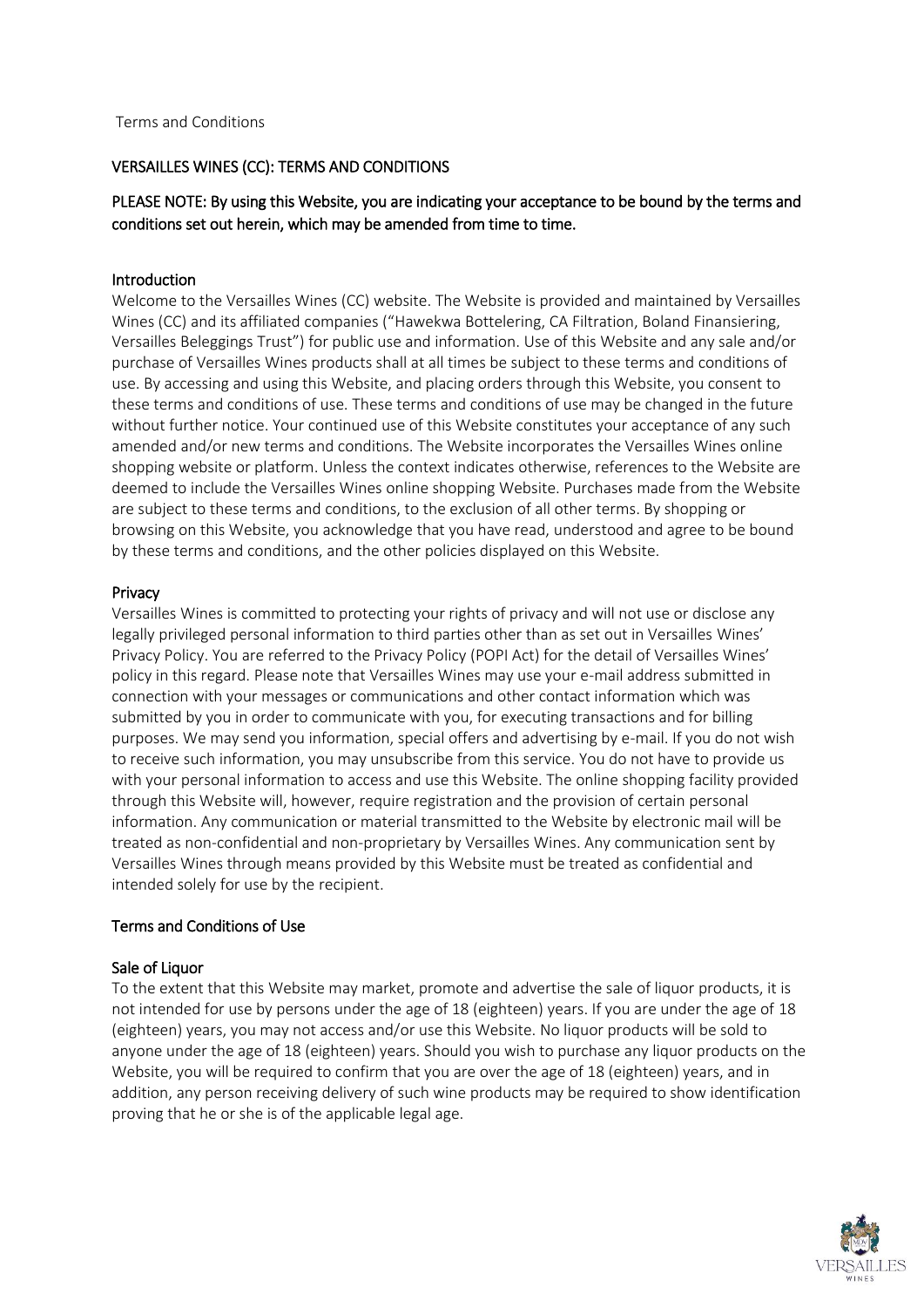## General conditions

We reserve the right to refuse service to anyone for any reasonable reason at any time. You understand that your content (not including credit card information), may be transferred unencrypted and involve (a) transmissions over various networks; and (b) changes to conform and adapt to technical requirements of connecting networks or devices. Credit card information is always encrypted during transfer over networks. You agree not to reproduce, duplicate, copy, sell, resell or exploit any portion of the Service, use of the Service, or access to the Service or any contact on the website through which the service is provided, without express written permission by us.

# Optional Tools

We may provide you with access to third-party tools over which we neither monitor nor have any control nor input. You acknowledge and agree that we provide access to such tools "as is" and "as available" without any warranties, representations or conditions of any kind and without any endorsement. We shall have no liability whatsoever arising from or relating to your use of optional third-party tools. Any use by you of optional tools offered through the site is entirely at your own risk and discretion and you should ensure that you are familiar with and approve of the terms on which tools are provided by the relevant third-party provider(s). We may also, in the future, offer new services and/or features through the website (including, the release of new tools and resources). Such new features and/or services shall also be subject to these Terms of Service.

# User comments, feedback and other submissions

If, at our request, you send certain specific submissions (for example contest entries) or without a request from us you send creative ideas, suggestions, proposals, plans, or other materials, whether online, by e-mail, by postal mail, or otherwise (collectively, 'comments'), you agree that we may, at any time, without restriction, edit, copy, publish, distribute, translate and otherwise use in any medium any comments that you forward to us. We are and shall be under no obligation (1) to maintain any comments in confidence; (2) to pay compensation for any comments; or (3) to respond to any comments. We may, under reasonable circumstances, but have no obligation to, monitor, edit or remove content that we determine in our sole discretion are unlawful, offensive, threatening, libellous, defamatory, pornographic, obscene or otherwise objectionable or violates any party's intellectual property or these Terms of Service. You agree that your comments will not violate any right of any third party, including copyright, trademark, privacy, personality or other personal or proprietary rights. You further agree that your comments will not contain libellous or otherwise unlawful, abusive or obscene material, or contain any computer virus or other malware that could in any way affect the operation of the Service or any related website. You may not use a false e-mail address, pretend to be someone other than yourself, or otherwise mislead us or third parties as to the origin of any comments. You are solely responsible for any comments you make and their accuracy. We take no responsibility and assume no liability for any comments posted by you or any third party.

# Proprietary Rights and Information

Trademarks, brands and logos displayed on this Website are the property of Versailles Wines or are licensed to Versailles Wines or its affiliated companies and may not be used without the prior written consent of Versailles Wines or another entity which may own such trademarks, brands or logos. The content of this Website, which may include images, photographs, text and video clips, is subject to copyright law. Any unauthorised reproduction thereof or any part thereof is prohibited. You may download or print the content of this Website or any part thereof for your own private and noncommercial use, provided that you do not remove or change any trademark, copyright or other proprietary work, or distort, mutilate or change the proprietary rights and information in a manner detrimental to Versailles Wines.

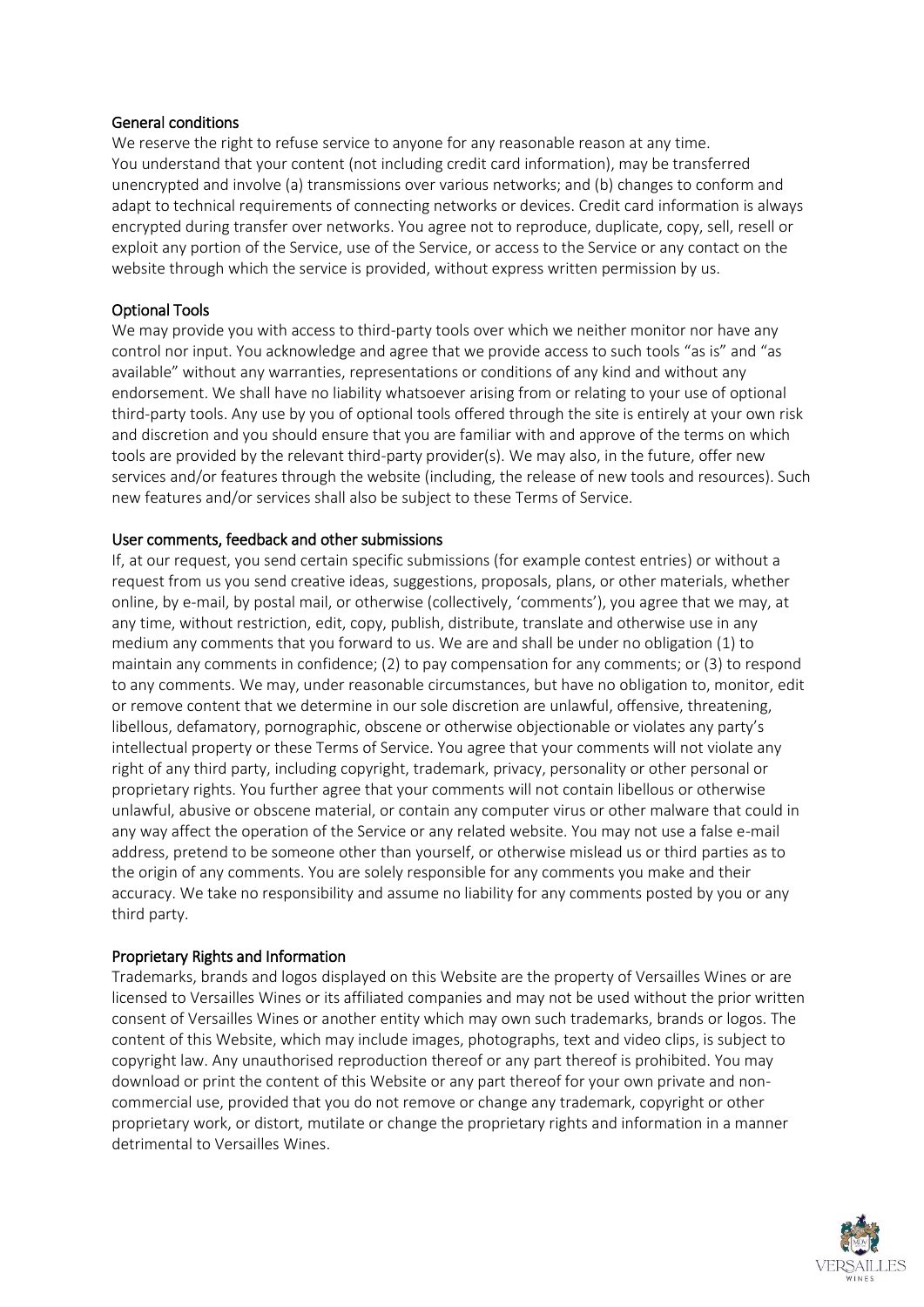## Online Store Terms

By agreeing to these Terms of Service, you represent that you are at least the age of majority in your country of residence, and you have given us your consent to allow any of your minor dependents to use this site. You may not use our products for any illegal or unauthorised purpose nor may you, in the use of the Service, violate any laws in your jurisdiction (including but not limited to copyright laws). You must not transmit any worms or viruses or any code of a destructive nature. A breach or violation of any of the Terms will result in an immediate termination of your Services.

# Online Shopping and Completing an Order Form

Purchases made from the Website requires you to complete an order form. To order on the Website, you will be required to provide certain information including personal details, credit/payment card details and your delivery address, which must be located within a delivery area as specified by Versailles Wines, from time to time. To make purchases on the Website you must be over the age of 18 (eighteen) and the holder of a valid South African MasterCard, Visa, American Express or Diners Club card or similar debit or credit card ("the Card"). All use of the Card shall be subject to Versailles Wines' standard terms and conditions of sale and granting of credit, as applicable from time to time.

# Accuracy of Billing and Account Information

Versailles Wines reserves the right to refuse any order you place with us for any reasonable reason. We may, in our sole discretion, limit or cancel quantities purchased per person, per household or per order. These restrictions may include orders placed by or under the same customer account, the same credit card, and/or orders that use the same billing and/or shipping address. In the event that we make a change to or cancel an order, we will attempt to notify you by contacting the e-mail and/or billing address/phone number provided at the time the order was made, or any other reasonable means. We reserve the right to limit or prohibit orders that, in our sole judgment, appear to be placed by dealers, resellers or distributors. You agree to provide current, complete and accurate purchase and account information for all purchases made at our store. You agree to promptly update your account and other information, including your e-mail address and credit card numbers and expiration dates, so that we can complete your transactions and contact you as needed.

# Prices, Product Sales and Availability

All products displayed on this Website are subject to availability and will be delivered only within the Republic of South Africa in areas designated by Versailles Wines. In the event of a particular wine product not being available, we will contact you to suggest an alternative wine product. You are then entitled to accept the alternative(s) or such items as can be correctly delivered, or cancel your order. Prices quoted are per bottle or per case, as indicated. Versailles Wines reserves the right to change prices and to add or discontinue products offered on this Website without prior notice. Special promotions may be subject to certain conditions, including stock availability and limited offer stipulations. Certain products or services may be available exclusively online through the website. These products or services may have limited quantities and are subject to return or exchange only according to our Return Policy. We have made every effort to display as accurately as possible the colours and images of our products that appear at the store. We cannot guarantee that your computer monitor's display of any colour will be accurate. We reserve the right, but are not obligated, to limit the sales of our products or Services to any person, geographic region or jurisdiction for a reasonable reason. We may exercise this right on a case-by-case basis. We reserve the right to limit the quantities of any products or services that we offer. All descriptions of products or product pricing are subject to change at any time with or without notice, at the sole discretion of us which such discretion will be used in a reasonable way. We reserve the right to discontinue any product at any time. Any offer for any product or service made on this site is void where prohibited. We do not warrant that the quality of any products, services, information, or other material purchased or

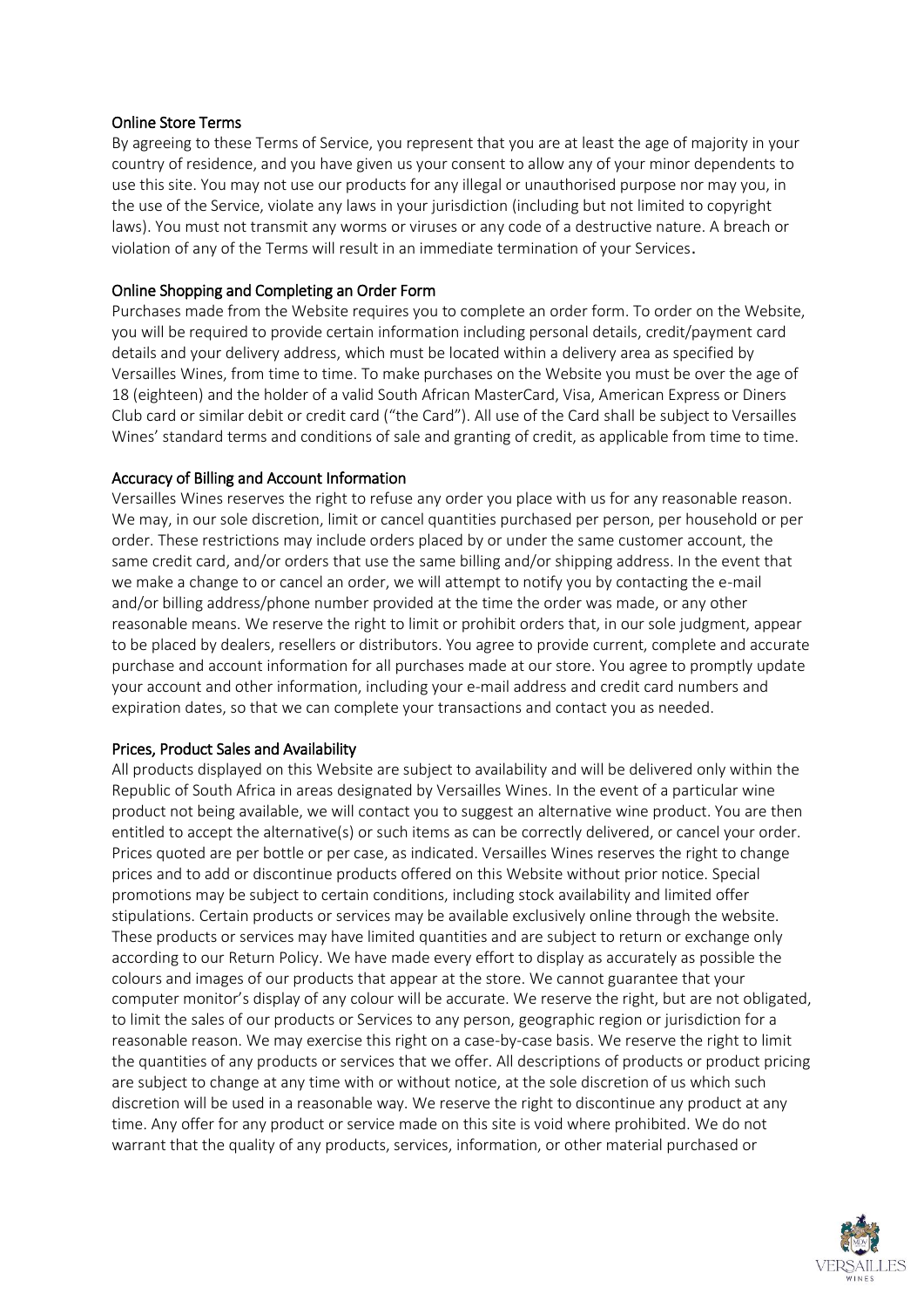obtained by you will meet your expectations, unless reasonable in the circumstances or that any reasonable errors in the Service will be corrected.

## Disclaimer of warranties; limitation of liability

We do not guarantee, represent or warrant that your use of our service will be uninterrupted, timely, secure or error-free, unless the interruptions, late, unsecure or inaccuracy of such services can be attributed to any circumstances within our reasonable control. We warrant that the results that may be obtained from the use of the service will be reasonably accurate or reliable. You agree that from time to time we may remove the service for indefinite periods of time or cancel the service at any time, with reasonable notice. You expressly agree that your use of, or inability to use, the service is reasonably at your own risk. The service and all products and services delivered to you through the service are (except as expressly stated by us) provided 'as is' and 'as available' for your use, without any representation, warranties or conditions of any kind, either express or implied, including all implied warranties or conditions of merchantability, merchantable quality, fitness for a particular purpose, durability, title, and non-infringement. This excludes any warranty as provided in terms of the Refund Policy on products supplied. Versailles Wines, our directors, officers, employees, affiliates, agents, contractors, interns, suppliers, service providers or licensors shall not be liable for any injury, loss, claim, or any direct, indirect, incidental, punitive, special, or consequential damages, including, lost profits, lost revenue, lost savings, loss of data, replacement costs, or any similar damages, whether based in contract, tort (including negligence), strict liability or otherwise, arising from your use of any of the services or any products procured using the service, or for any other claim related in any way to your use of the service or any product, unless the occurrence of such injury, loss, claim or damages can be attributed to any circumstances within our reasonable control. Because some states or jurisdictions do not allow the exclusion or the limitation of liability for consequential or incidental damages, in such states or jurisdictions, our liability shall be limited to the maximum extent permitted by law.

### Market

The online wine sales service offered by Versailles Wines on our Website is available to buyers in the Republic of South Africa. Versailles Wines does offer such service on special request internationally, however at different costs and subject to further provisions applicable to international buyers in terms of delivery and insurance requirements as may be stipulated by Versailles Wines on confirmation of any order. Payment may only be made by "the Card", or by prior arrangement with Versailles Wines by electronic funds transfer (EFT). Versailles Wines shall be authorised to debit the aggregate amount payable for the products ordered against the authorised card supplied by you when completing your order. Versailles Wines shall be entitled to debit your card on acceptance of your order and prior to delivery.

By submitting your order, you warrant that you are over the age of 18 (eighteen) years, are authorised to make payment with the card and that there are sufficient funds available to pay for the order.

### Confirmation of Orders

Orders placed on the Website constitute your offer to purchase subject to these terms and conditions. An order shall be complete on confirmation of receipt of payment by Versailles Wines when:

- 1. A credit card authorisation is received from the issuing bank; or
- 2. The exact amount has been received via EFT, and cleared and available in our bank account.

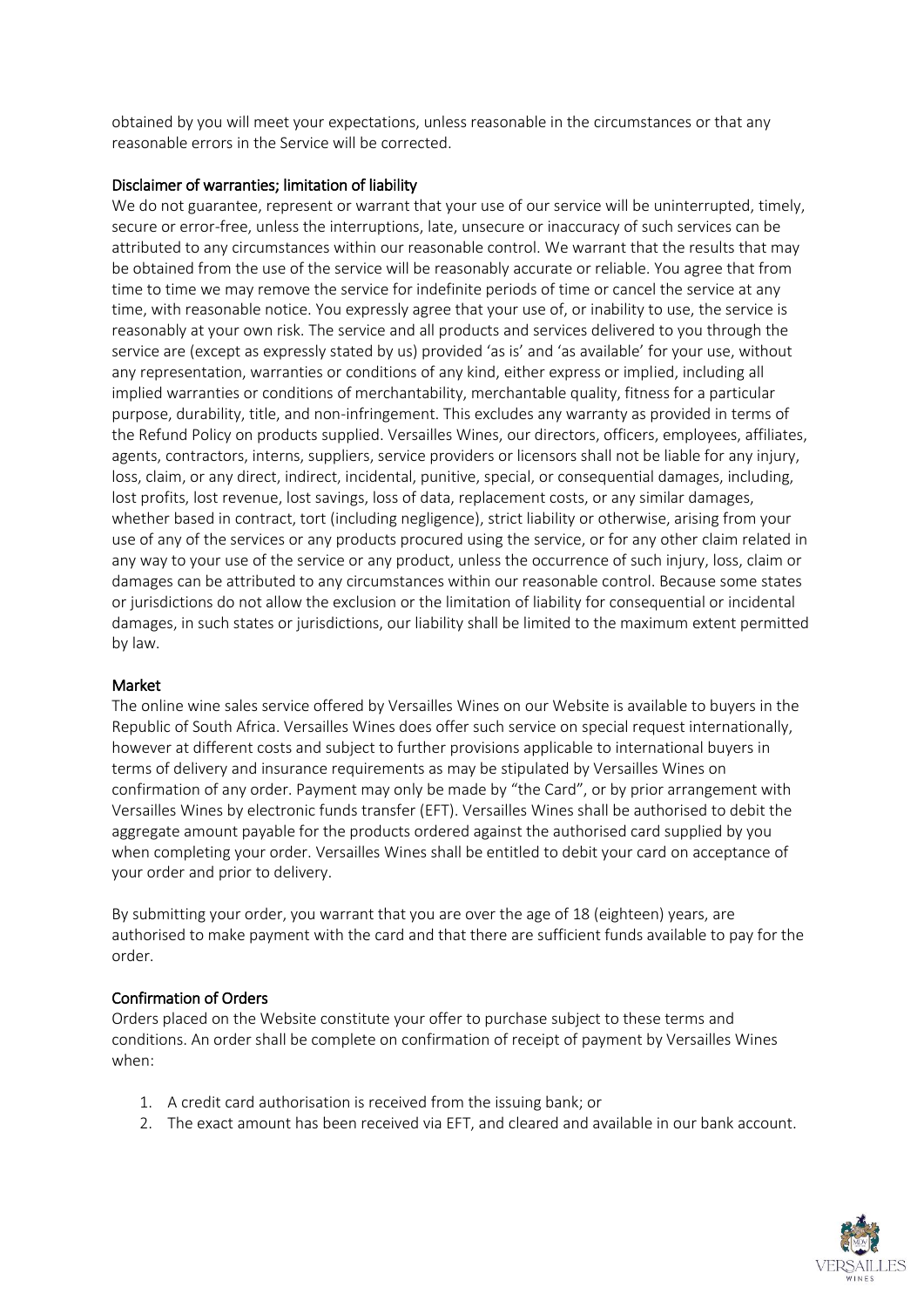On completion of your order, Versailles Wines shall indicate our acceptance of such order by confirmation e-mail, at which point an agreement of sale is concluded between you and Versailles Wines. Versailles Wines reserves the right to:

- 1. Refuse or accept any order without giving any reasons; and/or
- 2. Cancel orders in whole or in part as circumstances dictate.

In either event, Versailles Wines shall not be liable for any losses or damages suffered by you as a result of such refusal or cancellation and shall only be liable to refund monies already paid to yourself. Versailles Wines shall take all reasonable efforts to maintain correct prices on the Website. However, should errors occur and items are offered at incorrect prices, we will not be obliged to sell goods at such incorrect prices and any liability on our part shall be limited to a refund of monies already paid by yourself.

## **Delivery**

The courier company delivers from Monday to Friday between 08h00 and 17h00, excluding public holidays and weekends. Additional charges will apply for deliveries on weekends and public holidays. The courier company endeavours to effect deliveries within three to five working days of collection of an order, unless you have chosen to receive delivery at a later date. Delivery of liquor products as per confirmed orders will be made to the nominated address on your order. All deliveries made will be by road freight directly to your nominated address unless otherwise stated in our confirmation of order. All liquor products delivered must be signed for on delivery. If no one is available at the nominated address when delivery is attempted, the liquor products will be retained by the courier, in which case notification of the attempted delivery will be given. The delivery of liquor products may require proof of age on delivery. Failure to supply such proof will render the sale null and void. For verification purposes, the person accepting delivery at the delivery address may be required to produce a form of identification. Any person other than yourself who receives the products at the delivery address is presumed to be authorised to accept delivery on your behalf. On delivery, the person accepting delivery shall be required to sign and print his/her name against a duplicate copy of the delivery note as confirmation of delivery. Should no one be in attendance at the time of delivery, the courier will retain the products and a notice will be left at the delivery address to this effect. Our representative will attempt to contact you to make new arrangements for delivery or collection. On delivery of the order to the specified delivery address, you will receive a Versailles Wines delivery note showing the items delivered, prices and value-added tax and the amount to be debited or which has been debited from your card. Versailles Wines reserves the right to charge an additional delivery fee should it be required to make a further delivery or collection if no one is at the delivery address to receive the products. Versailles Wines has outsourced all delivery and collection arrangements. Accordingly, Versailles Wines shall not be liable for any damage suffered or loss incurred by reason of any act or omission of the courier, its directors or members, employees, sub-contractors, agents, representatives and/or affiliates. Versailles Wines shall not be liable for any loss occasioned by any delay in the delivery of any order, nor for any loss, damage or misplacement of any wine products ordered from us after delivery has been made to your nominated delivery address. Liquor products are insured by Versailles Wines up to the point of delivery. For the sake of clarity, it is recorded that the above provisions shall not apply to international buyers and the time, place and other relevant terms of delivery and insurance shall be set out by Versailles Wines in the confirmation of order and international buyers agree to be bound to such terms when placing any orders in terms hereof.

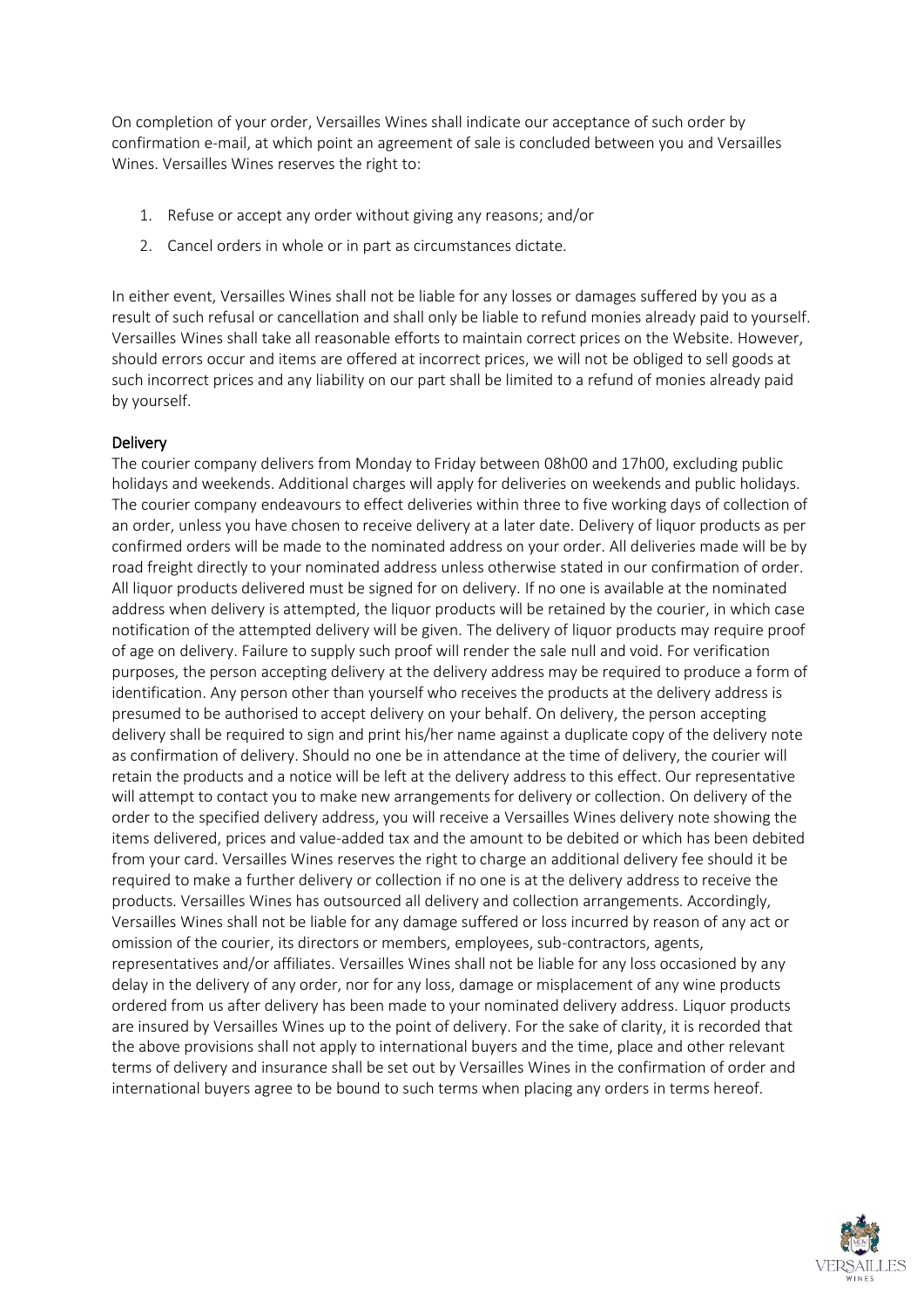## Returns

Your satisfaction is our main priority. If, for any reason, you are dissatisfied with the quality of our wine products, please contact us and return the wine products at your cost within 7 (seven) days of delivery of your order. If the wine products were indeed faulty in any respect when delivered to you, we will issue a replacement, or refund you the price of the wine products, as well as the cost of delivery to return the wine products to Versailles Wines, within 30 (thirty) days from receipt of returned wine products. You will be deemed to have accepted the order should you not return the wine products within the 7 (seven) day period referred to above. Unfortunately, we cannot replace or refund you for any bottle or case where the wine products do not meet personal preferences. You are more than welcome to contact us for any advice on wine selection prior to purchase.

# Refund policy

## Defective products

If, for some reason, the product we deliver to you is damaged, defective or does not match what you ordered, we will collect and refund or replace your next wine order at no cost to you. If the product is found NOT to be defective, you will NOT be entitled to any replacement or refund, but will instead be liable for the costs incurred in having such product returned to Versailles Wines and then redelivered to you. A product is considered defective when, but not limited to the following: faults resulting from normal wear and tear; damage arising from incorrect usage of the product, misuse and abuse and not following instructions of the product. These will NOT be regarded as defects and will NOT entitle you to any replacement or refund under the general warranty above.

## Exclusions

You may not, under any circumstances, return the following:

- Non-defective products that have been "made to order". (You will be notified in the relevant online sale if the products are "made to order".)
- Products that you or any other person has altered, consumed, incorporated or added to where such alteration, repair, incorporation or addition has not been authorised by Versailles Wines.

# **Cancellation**

Without prejudice to any other rights or remedies in law, Versailles Wines shall be entitled to cancel forthwith any sale and/or your registration should you breach any of these terms and conditions. You may only cancel your order within 12 (twelve hours) hours of placing the order. An order is cancelled once you have notified Versailles Wines and have received our confirmation of receipt of your cancellation notice. If you have already paid for your order and have also received an e-mail notifying you that your order has already been shipped, Versailles Wines reserves the right to charge a deduction rate equal to the courier charge of the purchase.

### Risk and Ownership

Risk in the products shall pass to you upon delivery at the nominated delivery address or to the person accepting delivery on your behalf. Until payment is received in full for any products, ownership in the products shall remain with Versailles Wines and such products shall be returned and/or surrendered to Versailles Wines following receipt of a default notice from Versailles Wines.

### **Security**

Versailles Wines will endeavour to ensure that your username, password, personal information and Card details are protected. Please bear in mind that transactions through the internet are not secure. Versailles Wines does not guarantee the security of any information transmitted to it or which

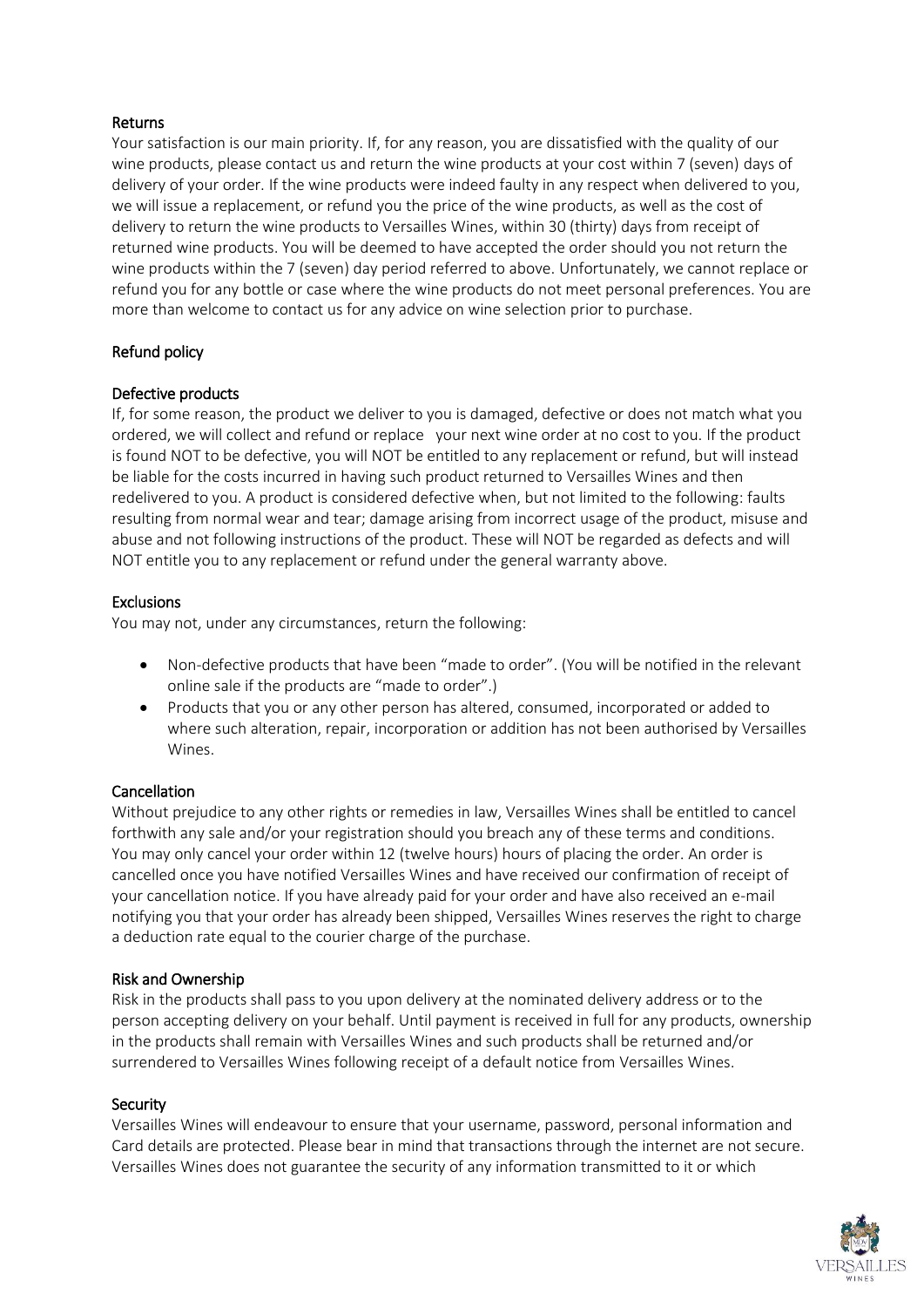Versailles Wines transmits to you. You indemnify Versailles Wines and hold Versailles Wines harmless against any loss or damage suffered or liability incurred arising from your failure to keep your account details (including usernames and passwords) secure.

### Disclaimer

The information on this Website is intended for general information purposes only. While Versailles Wines endeavours to ensure that the information provided is accurate and complete, it does not guarantee the accuracy, reliability or completeness of any information published on this Website. Your use of the Website is at your own risk. Versailles Wines shall not be held responsible for any claim, loss, injury or damage, whether direct or indirect, arising out of the use of this Website and/or goods and/or services available from or through this Website. Versailles Wines does not warrant that this Website or the server that makes this Website available is free of viruses or other harmful components. Versailles Wines shall not be liable for any negligent act or omission of any of its officers, employees or agents arising from the use of this Website. To the extent permissible pursuant to applicable law, Versailles Wines disclaims all warranties of any kind, either express or implied, including but not limited to the fitness of our wine products for a particular purpose. No oral or written information provided by us shall create a warranty, nor shall you rely on any such information or advice.

## Errors, inaccuracies and omissions

Occasionally there may be information on our site or in the Service that contains typographical errors, inaccuracies or omissions that may relate to product descriptions, pricing, promotions, offers, product shipping charges, transit times and availability. We reserve the right to correct any errors, inaccuracies or omissions, and to change or update information or cancel orders if reasonable in the circumstances, any information in the Service or on any related website is inaccurate at any time without prior notice (including after you have submitted your order). We undertake no obligation to update, amend or clarify information in the Service or on any related website, including without limitation, pricing information, except as required by law. No specified update or refresh date applied in the Service or on any related website, should be taken to indicate that all information in the Service or on any related website has been modified or updated.

### Links

Our Website may provide links to other websites operated by third parties. The inclusion of any link to such websites does not imply endorsement by Versailles Wines of the websites, their content or accuracy, or of the goods or services offered on such websites. Your linking to any such other websites occurs at your own risk.

You may not establish a link to this Website from a third-party website, without prior written consent of Versailles Wines.

### Enforceability

Each provision of these terms and conditions shall be severable from the other terms and conditions. Should any provision be found invalid or unenforceable, the remaining provisions of these terms and conditions shall nonetheless remain binding and continue to apply.

### Jurisdiction

These terms and conditions shall be governed by and construed in accordance with the laws of the Republic of South Africa without giving effect to any principles of conflict of law. You hereby consent to the exclusive jurisdiction of the High Court of South Africa in respect of any dispute arising in connection with your use of this Website, or these terms and conditions or any matter related to or in connection therewith.

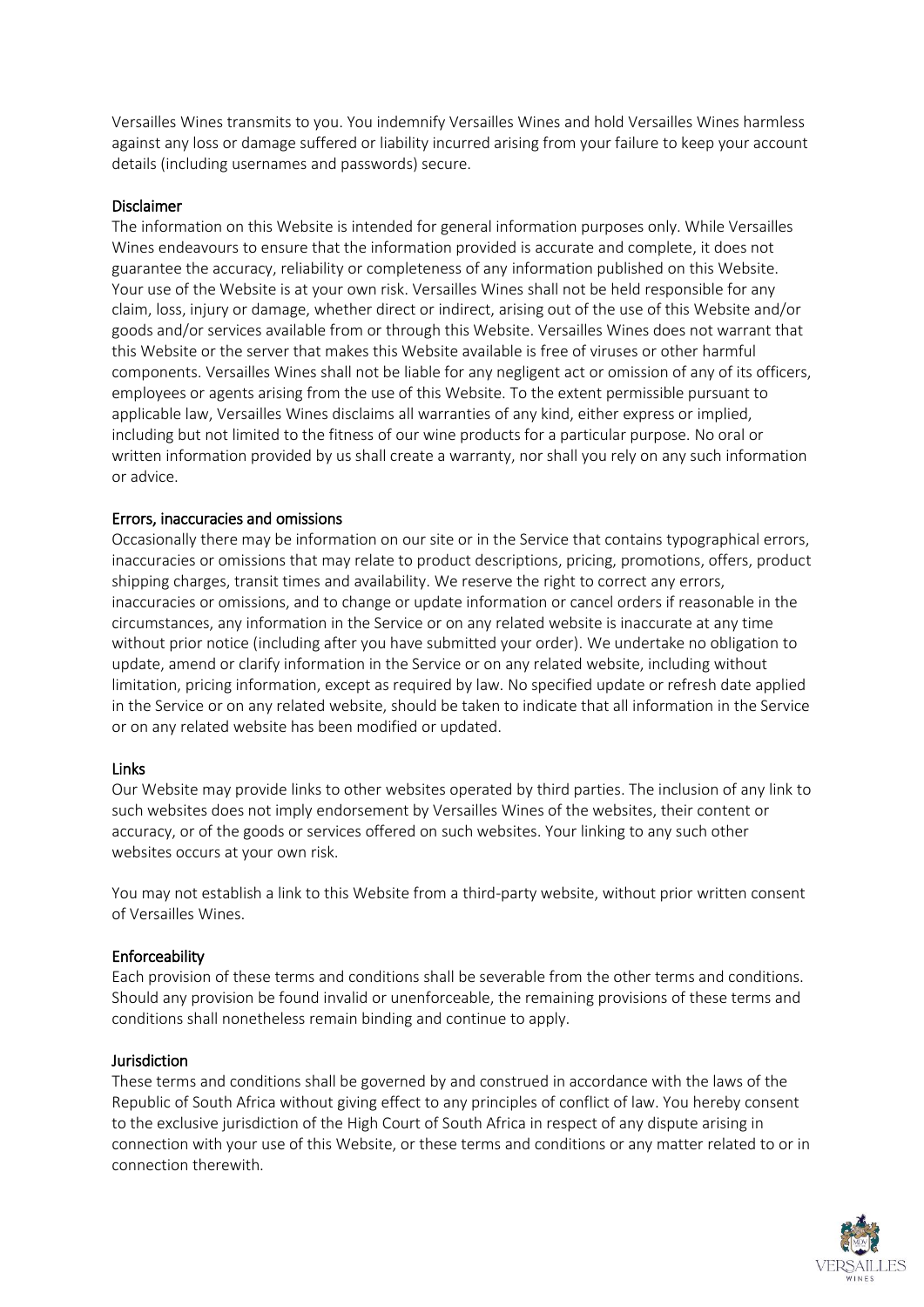## Variation

Versailles Wines may, in its sole discretion, change these terms and conditions or any part thereof at any time without notice. However, the terms and conditions published here at the time when a specific order is placed will govern that specific order and all matters incidental to the specific order, notwithstanding any amendments which Versailles Wines may subsequently make to these terms and conditions.

### Indemnification

You agree to indemnify, defend and hold harmless Versailles Wines and our parent, subsidiaries, group companies affiliates, partners, officers, directors, agents, contractors, licensors, service providers, subcontractors, suppliers, interns and employees, harmless from any claim or demand, including reasonable attorneys' fees, made by any third party due to or arising out of your breach of these Terms of Service or the documents they incorporate by reference, or your violation of any law or the rights of a third party.

### **Severability**

In the event that any provision of these Terms of Service is determined to be unlawful, void or unenforceable, such provision shall nonetheless be enforceable to the fullest extent permitted by applicable law, and the unenforceable portion shall be deemed to be severed from these Terms of Service, such determination shall not affect the validity and enforceability of any other remaining provisions.

## **Termination**

The obligations and liabilities of the parties incurred prior to the termination date shall survive the termination of this agreement for all purposes. These Terms of Service are effective unless and until terminated by either you or us. You may terminate these Terms of Service at any time by notifying us that you no longer wish to use our Services, or when you cease using our site. If in our sole judgment you fail, or we suspect that you have failed, to comply with any term or provision of these Terms of Service, we also may terminate this agreement at any time without notice and you will remain liable for all amounts due up to and including the date of termination; and/or accordingly may deny you access to our Services (or any part thereof).

### Entire agreement

Our failure to exercise or enforce any right or provision of these Terms of Service shall not constitute a waiver of such right or provision. These Terms of Service and any policies or operating rules posted by us on this site or in respect to the Service, constitutes the entire agreement and understanding between you and us and govern your use of the Service, superseding any prior or contemporaneous agreements, communications and proposals, whether oral or written, between you and us (including, but not limited to, any prior versions of the Terms of Service). Any ambiguities in the interpretation of these Terms of Service shall not be construed against the drafting party.

### Governing law

These Terms of Service and any separate agreements whereby we provide you Services shall be governed by and construed in accordance with the laws of the Republic of South Africa.

### Information Disclosure

The following information is disclosed in terms of Section 43 of the Electronic Communications and Transactions Act (ECTA), 25 of 2002: